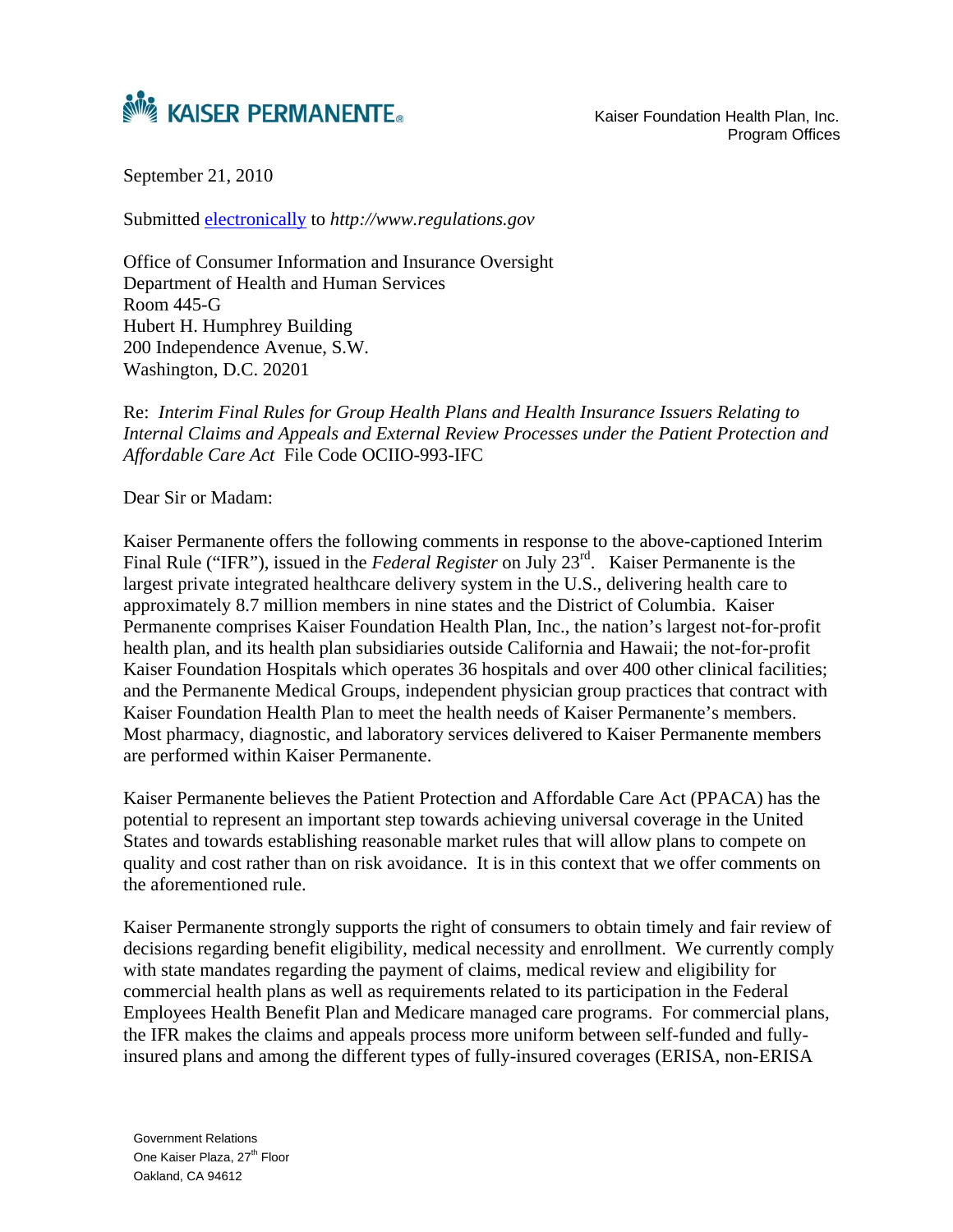Kaiser Permanente Comments HHS Interim Final Rule Claims and Appeals September 21, 2010

and individual) while extending the individual's right to fair and full review. We offer the following comments:

## **1. Changes to Internal Claims and Appeals**

a. Change to Urgent Care Standard.

 $\overline{a}$ 

The IFR shortens the maximum period for notifying a claimant of the issuer's determination of a preservice request for urgent care from 72 hours to 24 hours, although both the Claims Rule and the IFR require that the determination be made as soon as possible considering the claimant's medical condition.<sup>1</sup> In many circumstances, this  $24$  hour time frame is unworkable. It often is impossible for a plan to gather the necessary information from treating providers so quickly. Even if the information is available, the IFR creates an undue administrative burden by requiring plans to have medical reviewers and claims processors available essentially roundthe-clock. The IFR already requires plans to make decisions as soon as needed based on the claimant's medical condition. By compressing the timeframe artificially to 24 hours, plans will be forced to make decisions without good information and consequently are more likely to make unsatisfactory determinations. Thus, this change could inadvertently result in more cases going to external review which could unnecessarily delay patients getting services.

# **Recommendation: Retain the current maximum timeframe of 72 hours but if the maximum timeframe is to be changed then modify it to 48 hours or the next business day, whichever is later, following receipt of a preservice request for urgent care.**

# b. Additional Content Requirements for Adverse Benefit Determinations

The IFR requires an adverse benefit determination (ABD) to include information sufficient to make identification of the claim(s) to which the ABD pertains easily identifiable for the claimant. We are particularly concerned about the requirement to include the diagnosis code, treatment code and corresponding meanings of these codes. It is not clear how these codes will enhance the ability of a claimant to identify the claim and/or to understand the reason(s) for the denial. To be user friendly, it would seem that for most claimants, the less technical the information, the more understandable the ABD notice would be.

Use of these codes not only fails to add clarity for patients, it adds to the administrative expense of processing claims. This level of detail is not typically provided in an initial claims determination, known as an explanation of benefits (EOB), and will require not only health plans and insurers to revamp their process for producing and transmitting EOBs but will require providers to provide additional information for all patients at the time of service. In some instances, such as when a plan determines that a preservice request is not a covered benefit, the diagnosis code(s) may be unknown and no procedure code would be applicable.

<sup>1</sup> *Compare* Claims Rule, 29 C.F.R. sec. 2550.503-1(f)(2)(i) *with* IFR, 75 Fed. Reg. 43330, 43355 & 43359 (to be codified at 29 C.F.R sec 2590.715-2719(b)(2)(ii)(B) and 45 C.F.R. sec 147.136(b)(2)(ii)(B)).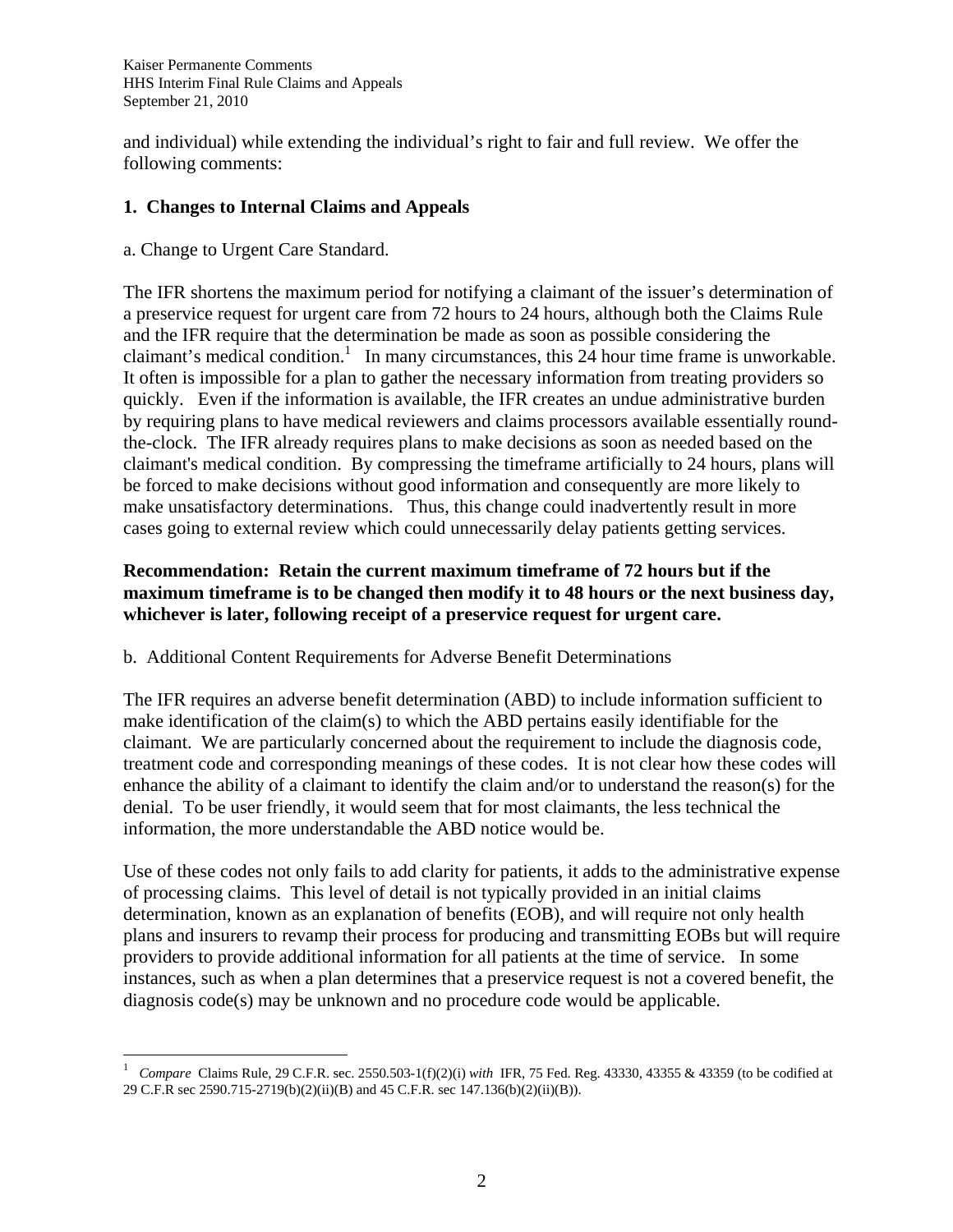The administrative burden of adding detailed coding information will fall disproportionately on integrated delivery systems, like Kaiser Permanente. In our system, providers usually do not generate a claim or bill for their services unlike most of their counterparts in the fee-for-service world. While providers certainly record medical information from a patient visit in the member's electronic medical record, they usually do not include diagnosis and procedure codes which are used primarily for billing purposes. Adding these codes would delay production of the claim and increase costs, without any benefit for our members.

If detailed coding information is added to the EOBs, because of privacy rules, they would have to be sent only to the patient, rather than the subscriber. Many issuers, including us, have interpreted the Claims Rule and other mandates to permit the transmittal of benefit payment information to the plan participant or policyholder. While individual claimants could always request that such information be sent to a different address, it allowed plans and issuers to communicate with an adult who had the most direct contractual relationship with the plan or issuer. Transmitting notices on an individual claimant basis may make it more difficult for consumers to track family deductibles and other maximum cost share amounts computed on a family basis as the participant or policyholder will no longer receive all EOBs.

# **Recommendation: Adopt a standard that requires plans and issuers to identify diagnosis and treatment procedures in an EOB in a manner calculated to give claimants meaningful information when provision of such information directly relates to the claim for benefits.**

c. Provision of Culturally and Linguistically Appropriate Manner.

Kaiser Permanente supports the provision of information to members who are literate only in a non-English language so they may understand and exercise their appeal rights. We are concerned, however, about the complexity and administrative burden in the IFR requirements, especially when coupled with existing state law requirements. We believe that the needs of these members can be met in a more efficient manner.

The IFR's requirement to determine threshold languages by membership of each group is problematic. Not only does this require detailed analysis of constantly shifting groups, but our preliminary analysis indicates that Kaiser Permanente will need to translate documents into approximately forty different languages. Rather than a group analysis, we suggest that thresholds be determined based on the size of the self-funded plan or issuer's membership in the state. California, for example, divides issuers into three different categories based upon the size of their enrollment and then requires a set number of threshold languages based upon a needs assessment as well as additional threshold languages if the enrollment of non-English speakers surpasses a set number or percentage.<sup>2</sup> The size of the enrollment and the number of threshold languages should be subject to review over time, as the California statute requires.<sup>3</sup> This approach permits uniform administration across the entire enrollment. While we understand the need to be inclusive, we suggest it would be a better use of limited health care

 $\frac{1}{2}$ 

<sup>&</sup>lt;sup>3</sup> See Ca. Health & Safety Code sec. 1367.04(3).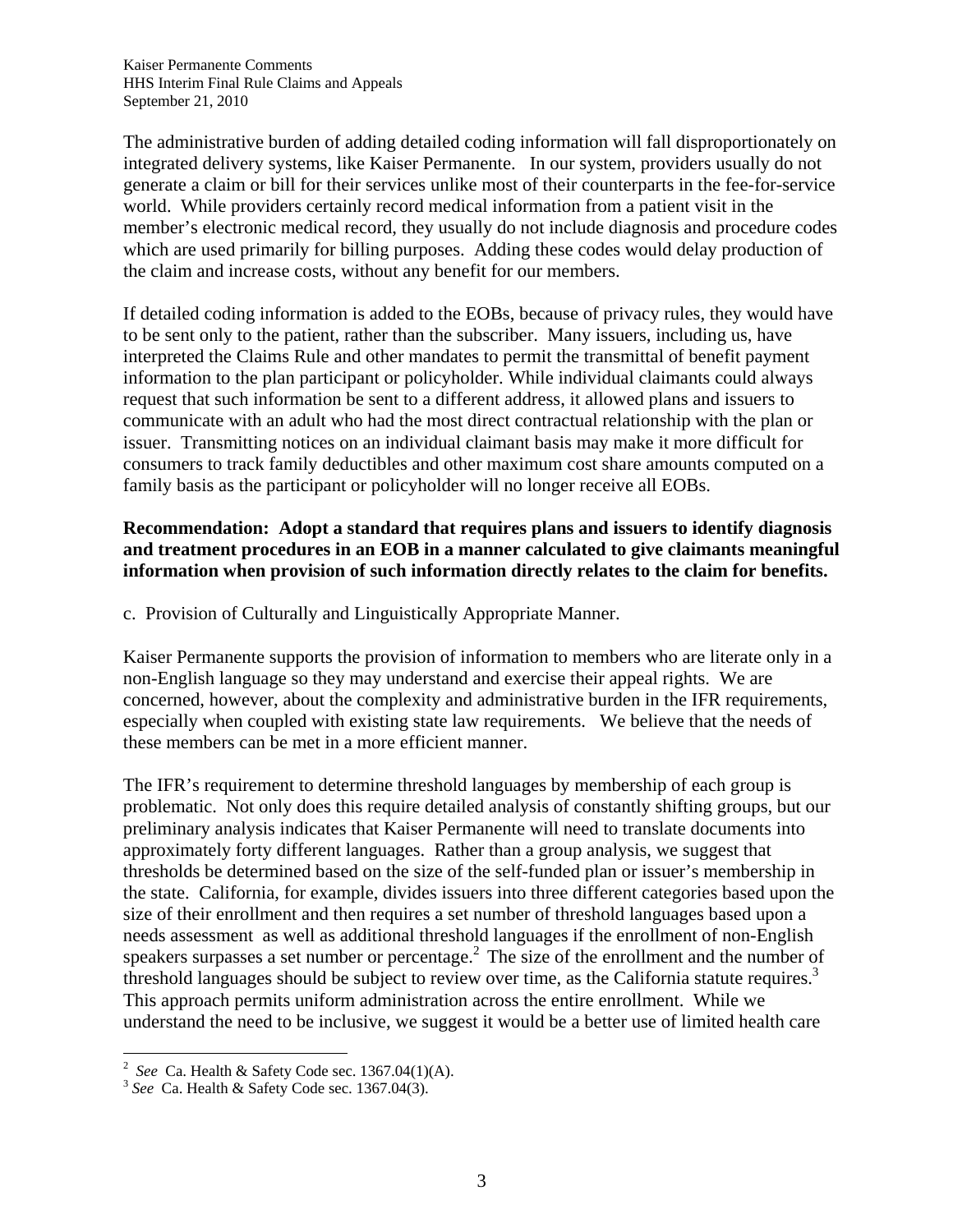resources to use higher population thresholds and translate documents for the majority of non-English users. For members who use languages that are less prevalent, health plans should provide interpretive services to assist them with the claims and appeals process.

As mentioned above, some states, such as California, already mandates translation of vital documents and access to interpretation services to assist members in understanding their covered benefits and to assist them in obtain benefits and appealing benefit determinations.<sup>4</sup> Rather than requiring issuers to comply with multiple standards, we suggest that compliance with a state statute that achieves the same purposes be deemed compliant with the IFR's standards.

In addition, we suggest that the IFR use the same standard and methodology for determining the threshold languages for all lines of business (large group, small group and individual) so that an issuer may implement one standard. Having a set standard for all lines of business would help streamline the process for determining threshold languages.

**Recommendation: Require plans and issuers to identify threshold languages based upon the number of persons they cover and a needs assessment, which should be conducted periodically; to provide notices only in the threshold languages; and, to maintain a customer assistance process that provides translation service to all enrollees who are literate in a non-English language.** 

d. Deemed Exhaustion When Strict Adherence Standard Not Met

The IFR replaces the current *de minimus* standard with a strict adherence standard that deems exhaustion of all internal remedies when a plan or issuer fails to strictly adhere to all the requirements of the Claims Rule and the IFR. The claimant may initiate external review and pursue other available remedies including litigation based upon an allegation that the standard has not been met. We believe this rule will inadvertently undermine the internal review process. Given the complexity of the IFR requirements as well as the IFR's subjective standards such as the one identified with respect to the provision of additional evidence and new rationales, allegations that the plan failed to strictly adhere to the rule will be common. Additionally, precious resources and time will be wasted determining whether or not there was strict adherence, rather than focusing on the merits of the actual claim for benefits. This seems to be a costly and inefficient way to deal with minor errors. Claimants should not be allowed to skip internal appeal procedures unless they can demonstrate that the error of the plan or issuer directly affected their ability to obtain full and fair review of their claim.

**Recommendation: Retain the** *de minimus* **standard or in the alternative require the claimant to demonstrate the error of the plan or issuer directly affected their ability to obtain full and fair review of their claim.** 

 $\overline{a}$ 

<sup>4</sup> *See* Ca. Health & Safety Code sec. 1367.04 *et seq.*